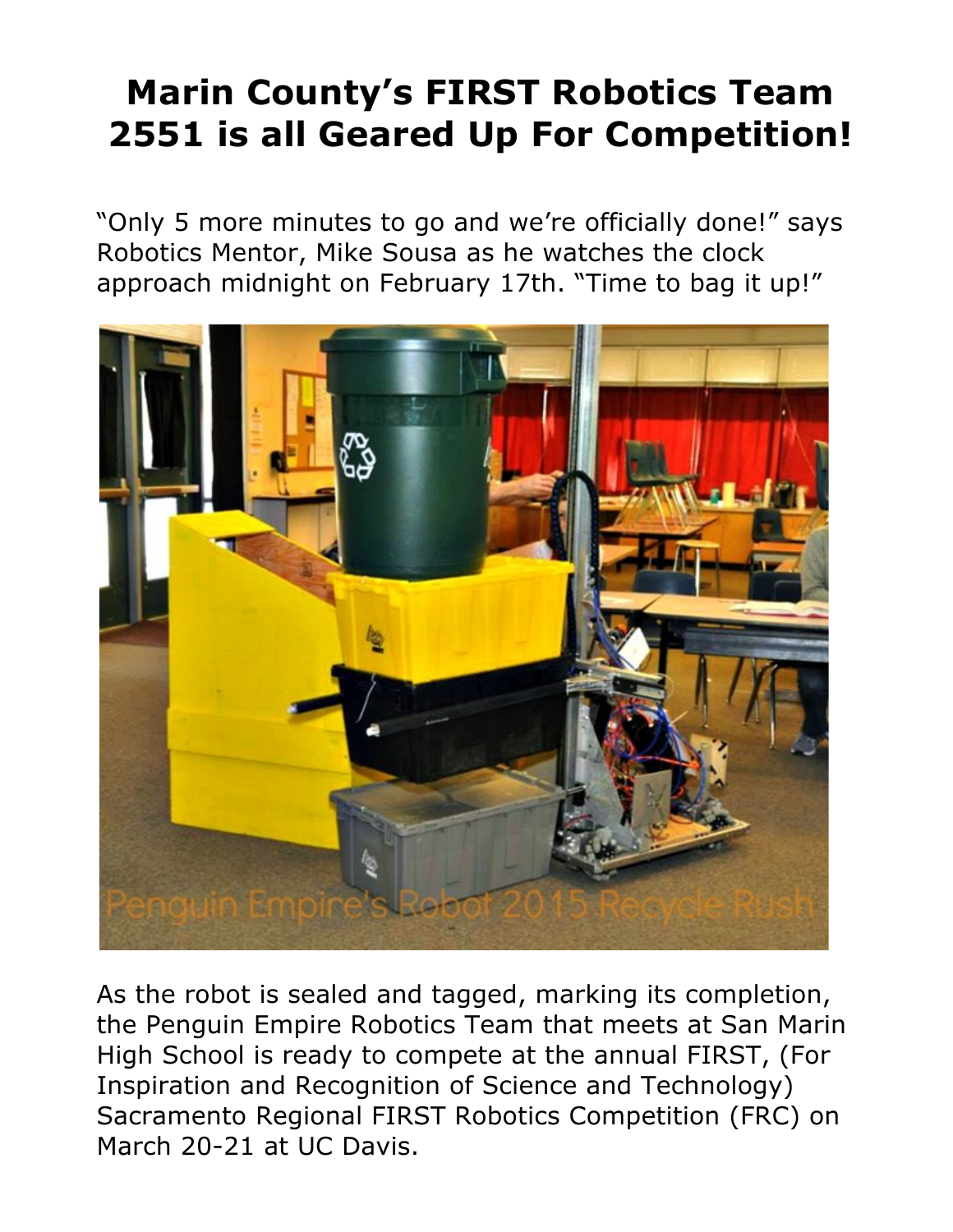

"It's like something out of Mad Max!" says a mom of a San Marin team member. "The stands are filled with fans cheering as robots race around to complete these wild maneuvers. There's nothing like it and it's electrifying!"

Penguin Empire Robotics, which is a club at San Marin High School in Novato, is the only FIRST FRC affiliated Robotics team in Marin County. It began in 2007 under the guidance of mentors Mike, Sousa and Tim Buss. A current roster of about 20 members, (a majority from the STEM program) and more recently Novato High, meets every Monday night

throughout the school year.

But, in early January, everything kicks into high gear for the 6-week "Build Season." On January 3rd, the FIRST organization unveiled this year's FRC (FIRST Robotics Competition) challenge called, "Recycle Rush" to over 3,000 teams of 75,000+ high school students in all 50 states. With an animation of the game challenge, a booklet of guidelines and an issued box of a common kit of parts, the build season officially began.

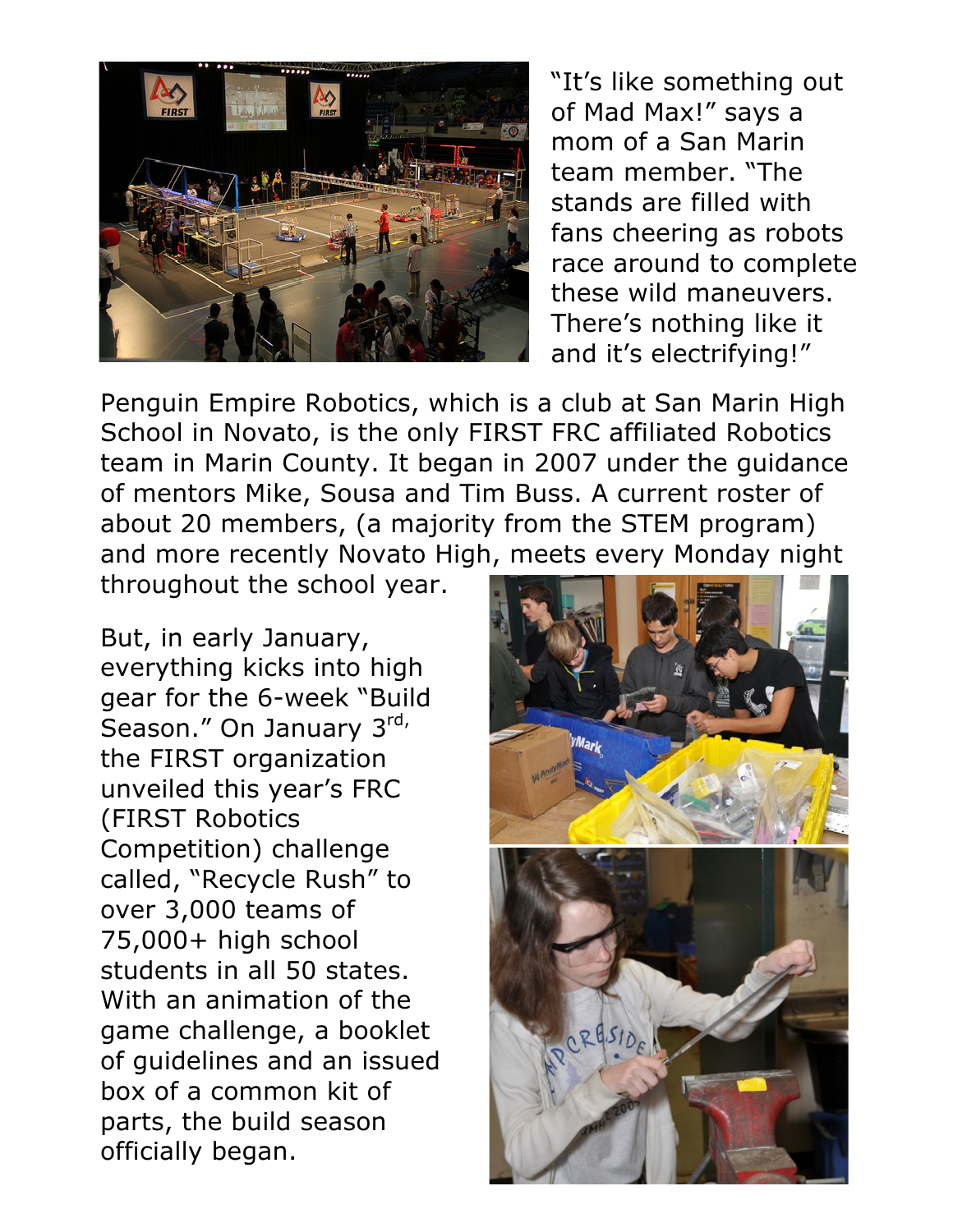

The students and mentors gathered 7 days a week for 2-8 hours, depending on the day, to design, machine, build, program and test their robot. For this year's competition, they needed to design their robot to lift, move & stack various containers in specific zones within a designated 54 x 27 foot arena in 2.5 minutes. The students learn a lot about leadership, teamwork, and trouble shooting to meet the 6-week deadline.

Always the underdogs going up against the well-funded and sophisticated teams from Silicon Valley, this year saw much more support by team parents and extended family and friends. Through their recent Gofundme campaign, and some key local sponsors, the students were able to raise enough funds to update computer equipment, cover event fees and purchase building materials.

The most exciting and instrumental purchase for this year's design was the "mecanum wheels." These are very trick wheels that not only allow the robot to move forwards and back, but sideways as well.

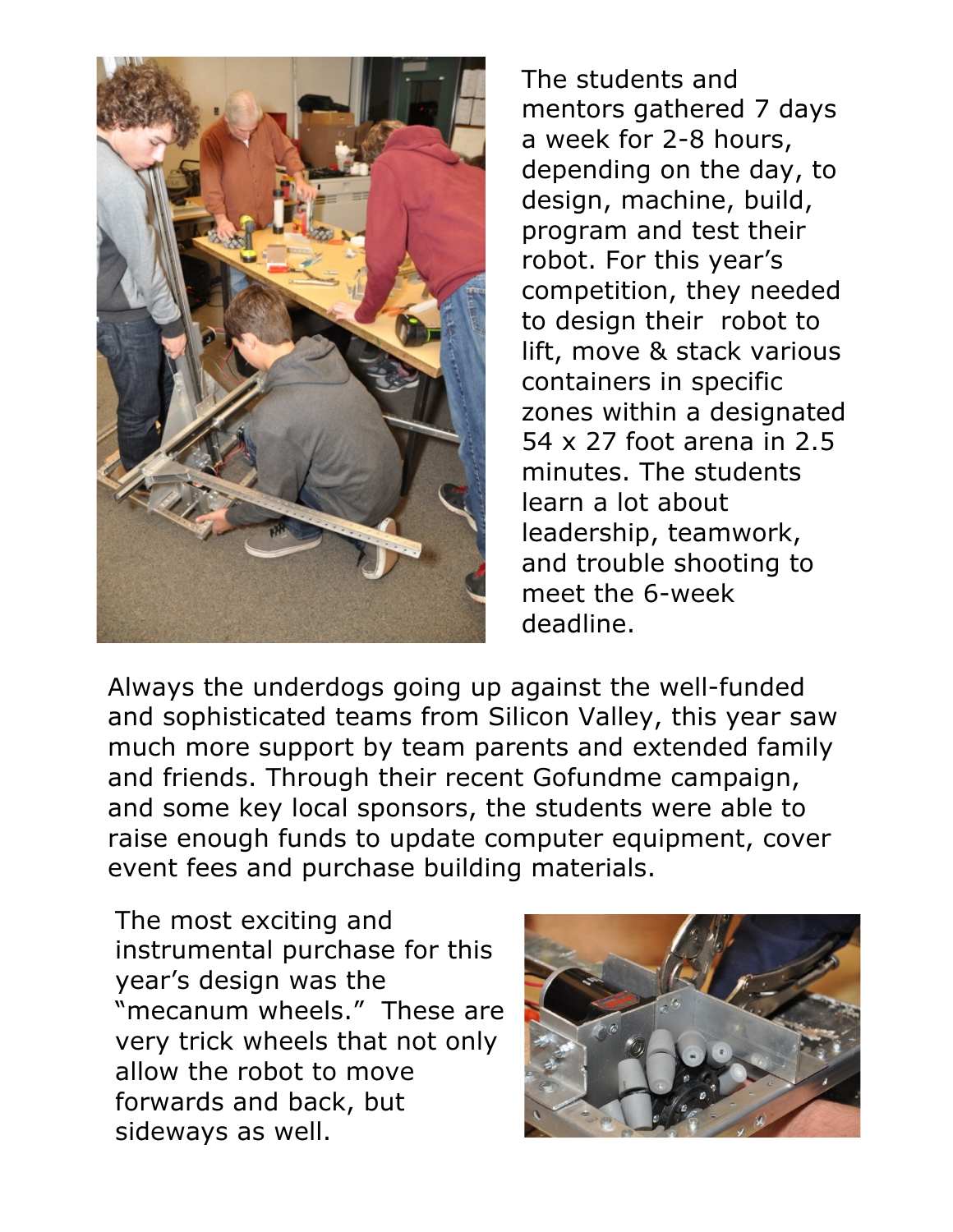



"It'll be a different competition than ones in the past," says Sophomore Poh Maga. "It's a lot more precision based. This, along with wheels that can move sideways, required a different approach to the construction and design."

"It was a challenge programming this year's mecanum wheels," says Sophomore programmer and team VP Jessica Walters. "We had to program 4 different inputs to control the X and Y axes, rotation and gyro angle. But the most exciting part was programming the autonomous mode." The autonomous mode is where the robot is programmed to drive itself for 15 seconds at the beginning of each round."

During the rest of the year, the team participates in various outreach events such as the Northern California Discovery Fair at Sonoma Fairgrounds and demonstrations for middle schools. "It's fun to show people how cool these robots are," says team president Manny LaCarrubba. "A big part of our mission is to inspire others with science and technology."

At this time, the FRC in March is the only competition the team attends. They aspire to participate in more competitions and maker's fairs. They have their eye on one day attending the FRC National Competition held in St. Louis.